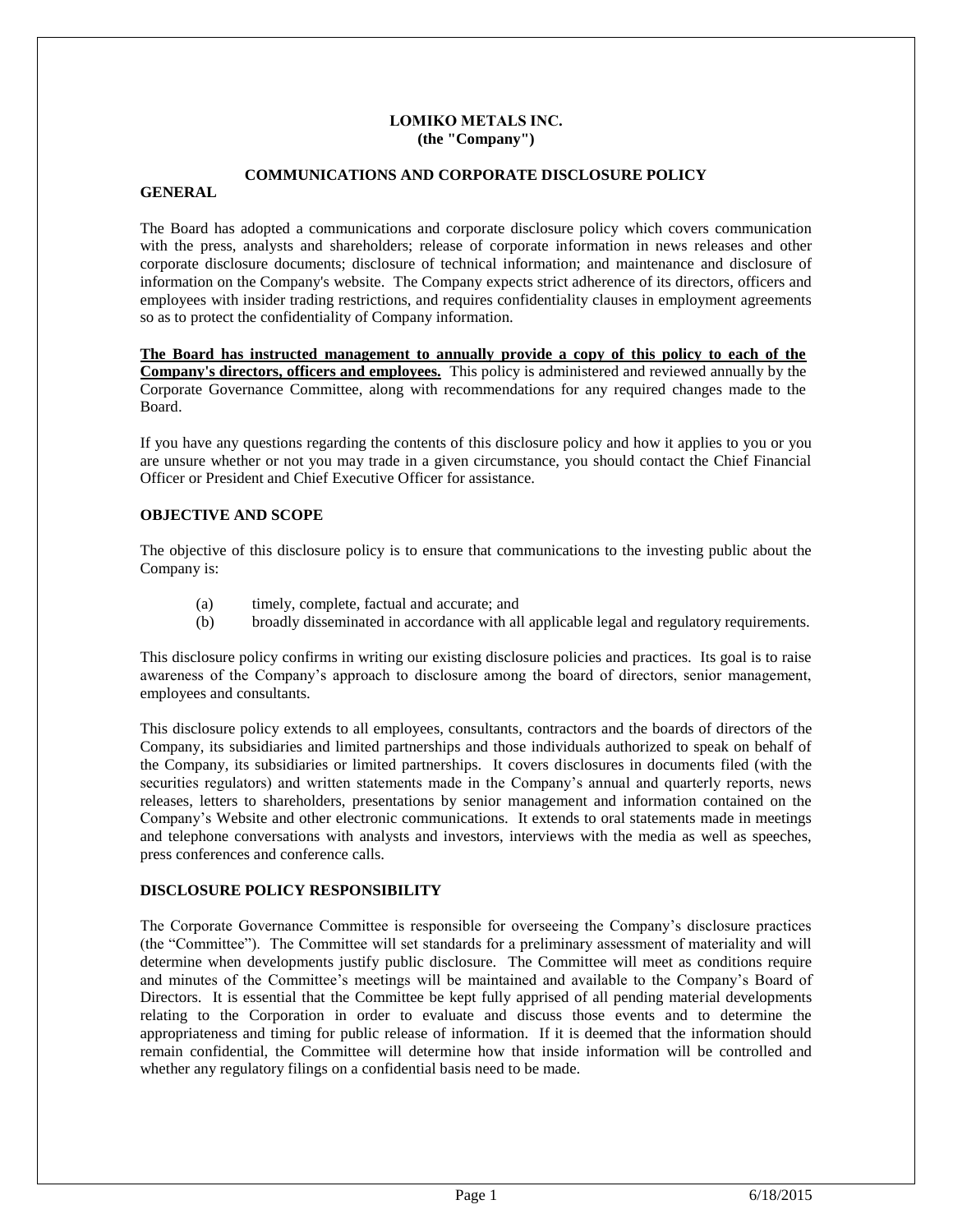The Committee will review and update, if necessary, this disclosure policy on an annual basis or as needed to ensure compliance with changing regulatory requirements. The Committee will report to the board of directors as requested.

# **DISCLOSURE OF MATERIAL INFORMATION**

Material information is information relating to the business, operations or securities of the Corporation that would reasonably be expected to significantly affect the value or market price of the issuer or a security of the issuer. $<sup>1</sup>$ </sup>

Securities legislation requires that all material information must be disclosed to the public by way of news release as soon as practicable.<sup>2</sup> In complying with the requirement to disclose forthwith all material information under applicable laws and stock exchange rules, the Corporation will adhere to the following basic disclosure principles:

- 1. Material information will be publicly disclosed immediately via news release. Examples of potentially material information include, but is not limited to, the following: Changes in Corporate Structure
	- changes in share ownership that may affect control of the company
	- major reorganizations, amalgamations, or mergers
	- take-over bids, issuer bids, or insider bids

*Changes in Capital Structure*

- the public or private sale of additional securities
- planned repurchases or redemptions of securities
- planned splits of common shares or offerings of warrants or rights to buy shares
- any share consolidation, share exchange, or stock dividend
- changes in a company's dividend payments or policies
- the possible initiation of a proxy fight
- material modifications to rights of security holders

*Changes in Financial Results*

- a significant increase or decrease in near-term earnings prospects
- unexpected changes in the financial results for any periods
- shifts in financial circumstances, such as cash flow reductions, major asset write-offs or write-downs
- changes in the value or composition of the company's assets
- any material change in the company's accounting policy

*Changes in Business and Operations*

- any development that affects the company's resources, technology, products or markets
- a significant change in capital investment plans or corporate objectives
- major labour disputes or disputes with a major contractors or suppliers
- significant new contracts, products, patents, or services or significant losses of contracts or business
- significant discoveries by resource companies

l <sup>1</sup> This definition is contained in the *Securities Act* (British Columbia), R.S.B.C. 1996, Chapter 418.

<sup>2</sup> Sections 85 of *Securities Act* (British Columbia)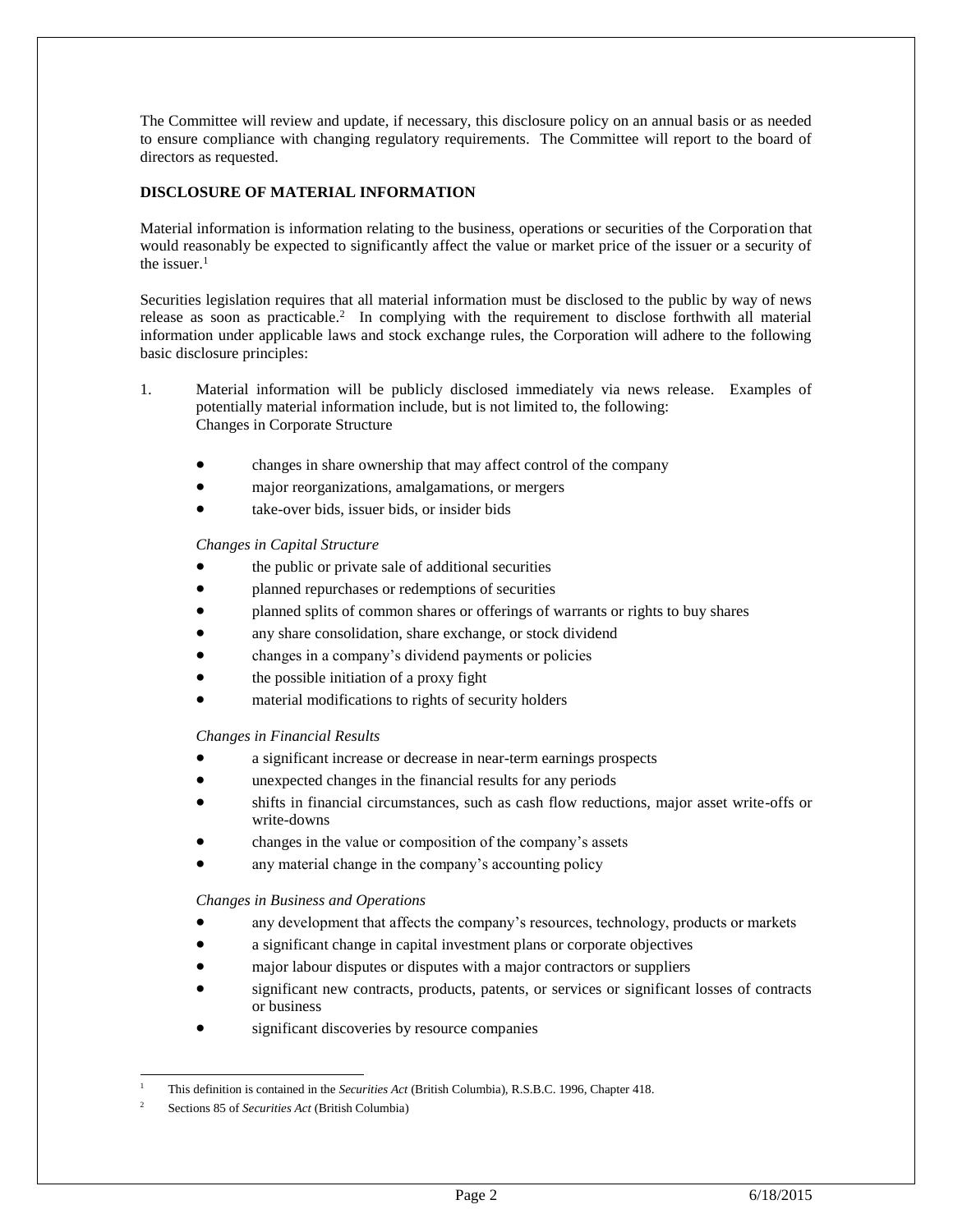- changes to the board of directors or executive management, including the departure of the company's President and CEO, CFO, or Chief Operating Officer (or persons in equivalent positions)
- the commencement of, or developments in, material legal proceedings or regulatory matters
- waivers of corporate ethics and conduct rules for officers, directors, and other key employees
- any notice that reliance on a prior audit is no longer permissible
- de-listing of the company's securities or their movement from one quotation system or exchange to another

*Acquisitions and Dispositions*

- significant acquisitions or dispositions of assets, property or joint venture interests
- acquisitions of other companies, including a take-over bid for, or merger with, another company

*Changes in Credit Arrangement*

- the borrowing or lending of a significant amount of money
- any mortgaging or encumbering of the company's assets
- defaults under debt obligations, agreements to restructure debt, or planned enforcement procedures by a bank or any other creditors
- changes in rating agency decisions
- significant new credit arrangements

An immediate statement containing the major points of the material information is the first objective. Additional details may follow in a further news release. When several significant actions are resolved or occur at one time, disclosure of all should be released immediately so that the full implications may be assessed by the public.

Certain developments will require disclosure at the proposal stage or before an event actually occurs if the proposal gives rise to material information at that stage. Announcement of an intention to proceed with a transaction or activity giving rise to material information should be made when a decision has been made to proceed by the board of directors or senior management with the expectation of concurrence from the board of directors. Updates should be announced on a regular basis unless the original announcement indicated that an update would be disclosed on a specific date. In addition, prompt disclosure is required of any material change to the proposed transaction or to the previously disclosed information.

While it is the responsibility of the Committee to determine what information is material in the context of the Company's business, the Company may consult with market surveillance of the stock exchange on which the Company's shares are traded when in doubt as to whether disclosure should be made.

2. In certain circumstances, the Committee may determine that such disclosure may be unduly detrimental to the Company (for example if release of the information would prejudice negotiations in a corporate transaction), in which case the information will be immediately brought to the attention of the board of directors and will be kept confidential until the Committee determines it is appropriate to publicly disclose. (In such circumstances, the Committee will cause a confidential material change report to be filed with the applicable securities regulators, and will periodically (at least every 5 days) review its decision to keep the information confidential (also see "Rumours"). The Committee will only withhold material information from public disclosure where there is a reasonable basis to do so and when the basis for maintaining confidentiality ceases to exist, shall promptly disclose such material information to the public.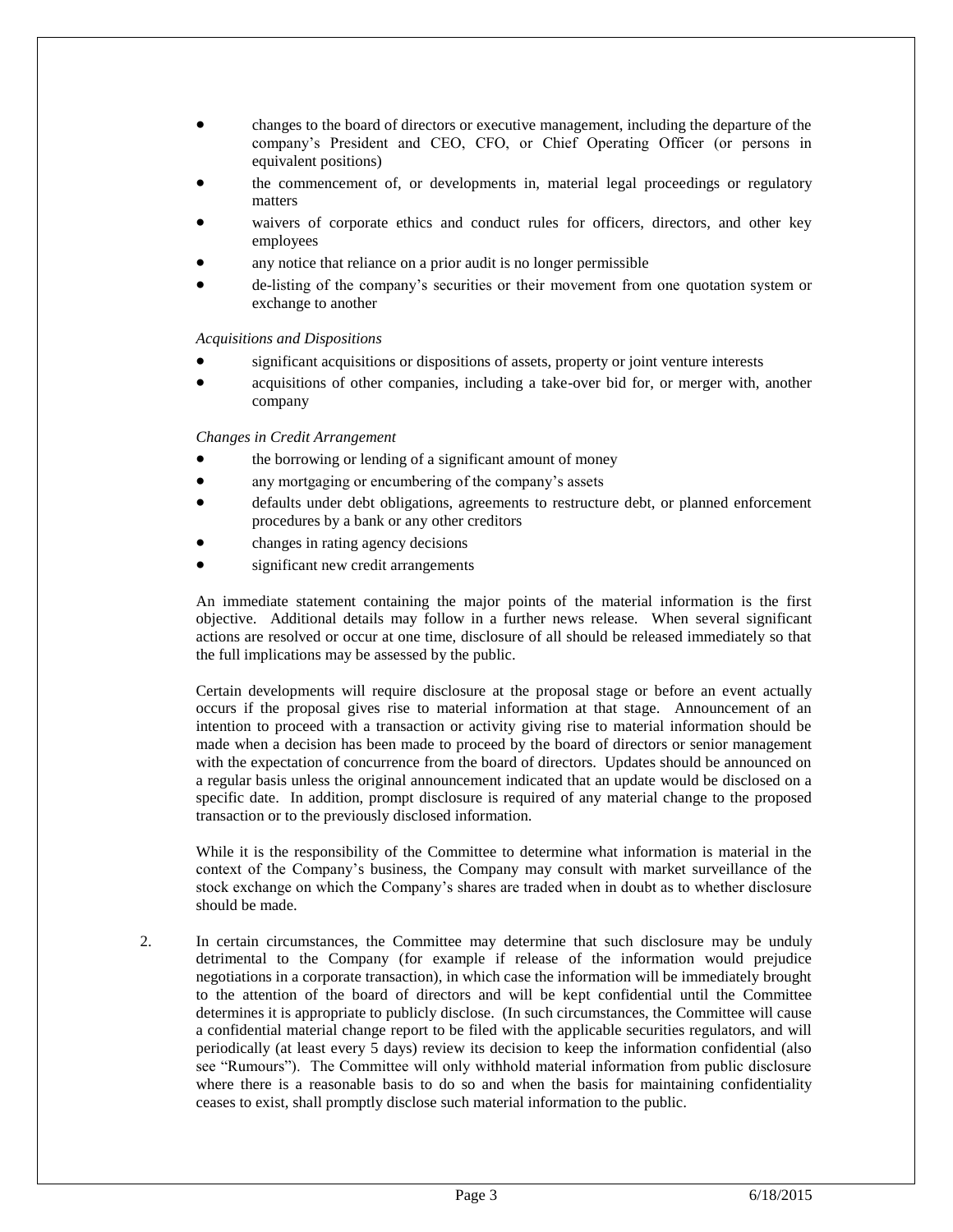At any time when material information is withheld from the public, the Company is under a duty to take precautions to keep such information completely confidential. Such information should not be disclosed to any officers, consultants, employees, contractors or advisors of the Company except in the necessary course of business. The Company shall also make sure that there is no selective disclosure of confidential information to third parties. The Company should ensure that when such information is disclosed in the necessary course of business all recipients are aware that it must be kept confidential. If the material information being treated as confidential becomes disclosed in some manner, the Company shall promptly disclose the material information publicly in the proper manner.

- 3. Disclosure must include any information, the omission of which would make the rest of the disclosure misleading (half truths are misleading).
- 4. Unfavourable material information must be disclosed as promptly and completely as favourable information. The guiding principle should be to communicate clearly and accurately the nature of the information, without including unnecessary details, exaggerated reports or editorial commentary designed to colour the investment community's perception of the announcement one way or the other.
- 5. No selective disclosure. Previously undisclosed material information must not be disclosed to selected individuals (for example, in an interview with an analyst or in a telephone conversation with an investor). If previously undisclosed material information has been inadvertently disclosed to an analyst or any other person not bound by an express confidentiality obligation, such information must be broadly disclosed immediately via news release.
- 6. Disclosure on the Company's website alone does not constitute adequate disclosure of material information.
- 7. Disclosure must be corrected immediately if the Company subsequently learns that earlier disclosure by the Company contained a material error at the time it was given.

# **TRADING RESTRICTIONS AND BLACKOUT PERIODS**

It is illegal for anyone to purchase or sell securities of any public company with knowledge of material information affecting that company that has not been publicly disclosed.<sup>3</sup> Except in the necessary course of business, it is also illegal for anyone to inform any other person of material non-public information. Therefore, insiders and employees with knowledge of confidential or material information about the Company or counter-parties in negotiations of material potential transactions, are prohibited from trading shares in the Company or any counter-party until the information has been fully disclosed and a reasonable period of time has passed for the information to be widely disseminated.

Trading blackout periods will apply to those insiders or employees with access to material undisclosed information during periods when financial statements are being prepared but results have not yet been publicly disclosed.

Blackout periods may be prescribed from time to time by the Committee as a result of special circumstances relating to the Company pursuant to which insiders of the Company would be precluded from trading in securities of the Company. All parties with knowledge of such special circumstances should be covered by the blackout. Such parties may include external advisors such as legal counsel, investment bankers and counter-parties in negotiations of material potential transactions. The CEO and or CFO will inform all such parties of the imposition and the subsequent termination of each blackout period.

 $\overline{a}$ <sup>3</sup> Section 57.2, Securities Act (British Columbia), S.B.C. 2004, Chapter 43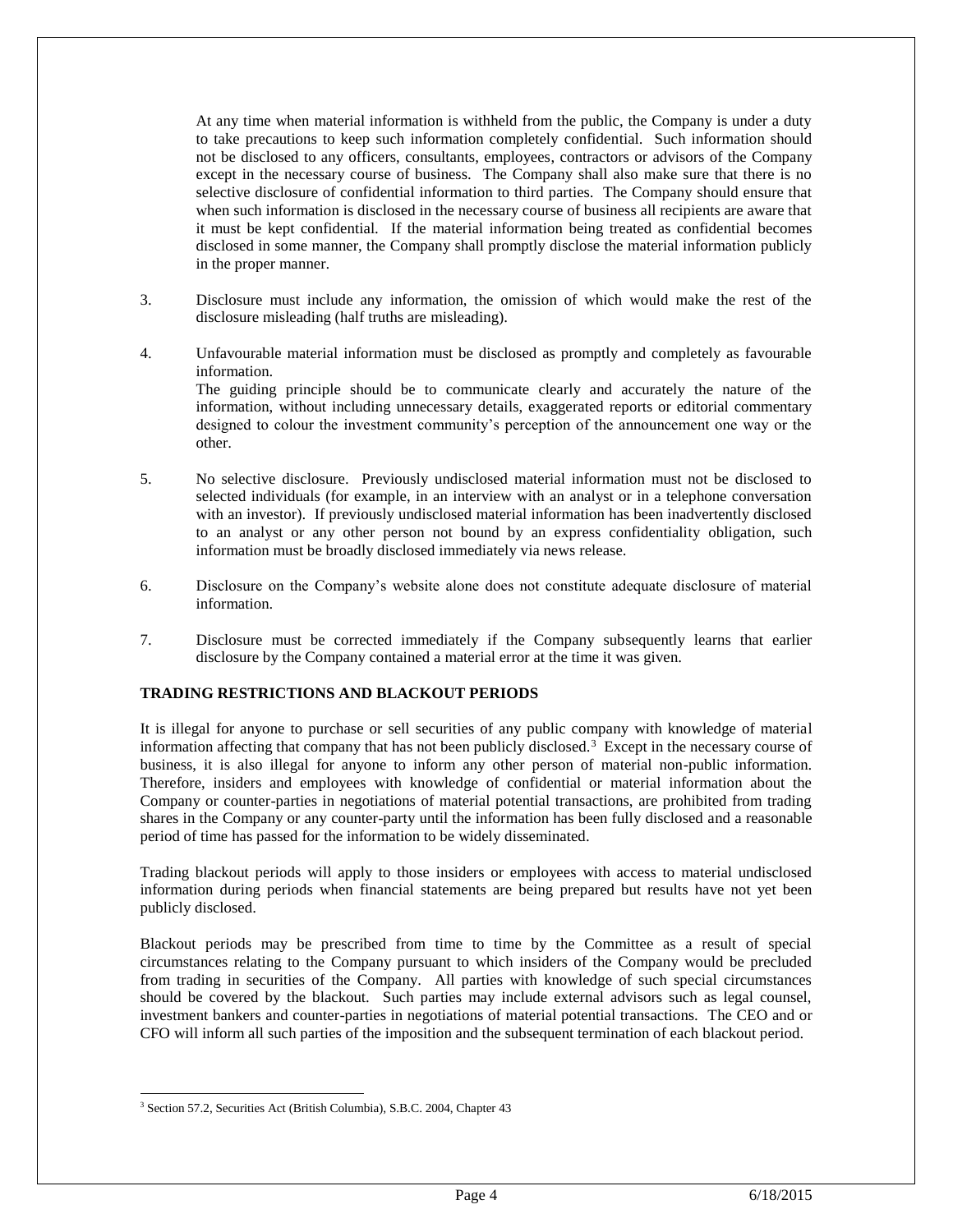## **MAINTAINING CONFIDENTIALITY**

Any insider or employee privy to confidential information is prohibited from communicating such information to anyone else, unless it is necessary to do so in the course of business. Efforts will be made to limit access to such confidential information to only those who need to know the information and such persons will be advised that the information is to be kept confidential.

Communication by e-mail leaves a physical track of its passage that may be subject to later decryption attempts. All confidential information being transmitted over the Internet must be secured by the strongest encryption methods available. Where possible, employees or insiders should avoid using e-mail to transmit confidential information.

Outside parties privy to undisclosed material information concerning the Company will be told that they must not divulge such information to anyone else, other than in the necessary course of business. Such outside parties will confirm their commitment to non-disclosure in the form of a written confidentiality agreement.

In order to prevent the misuse or inadvertent disclosure of material information, the procedures set forth below should be observed at all times:

- 1. Documents and files containing confidential information should be kept in a safe place to which access is restricted to individuals who "need to know" that information in the necessary course of business and code names should be used if necessary.
- 2. Confidential matters should not be discussed in places where the discussion may be overheard, such as elevators, hallways, restaurants, airplanes or taxis.
- 3. Confidential matters should not be discussed on wireless telephones or other wireless devices.
- 4. Confidential documents should not be read or displayed in public places and should not be discarded where others can retrieve them.
- 5. Employees must ensure they maintain the confidentiality of information in their possession outside of the office as well as inside the office.
- 6. Transmission of documents by electronic means, such as by fax or directly from one computer to another, should be made only where it is reasonable to believe that the transmission can be made and received under secure conditions.
- 7. Unnecessary copying of confidential documents should be avoided and documents containing confidential information should be promptly removed from conference rooms and work areas after meetings have concluded. Extra copies of confidential documents should be shredded or otherwise destroyed.
- 8. Access to confidential electronic data should be restricted through the use of passwords.

### **DESIGNATED SPOKESPERSONS**

The Company designates a limited number of spokespersons responsible for communication with the investment community, regulators or the media. The President and CEO, the Chairman and, if appointed, the communications officer shall be the official spokespersons for the Company. Individuals holding these offices may, from time to time, designate others within the Company to speak on behalf of the Company as backups or to respond to specific inquiries.

Employees who are not authorized spokespersons must not respond under any circumstances to inquiries from the investment community, the media or others, unless specifically asked to do so by an authorized spokesperson. All such inquiries shall be referred to the President and CEO or communications officer.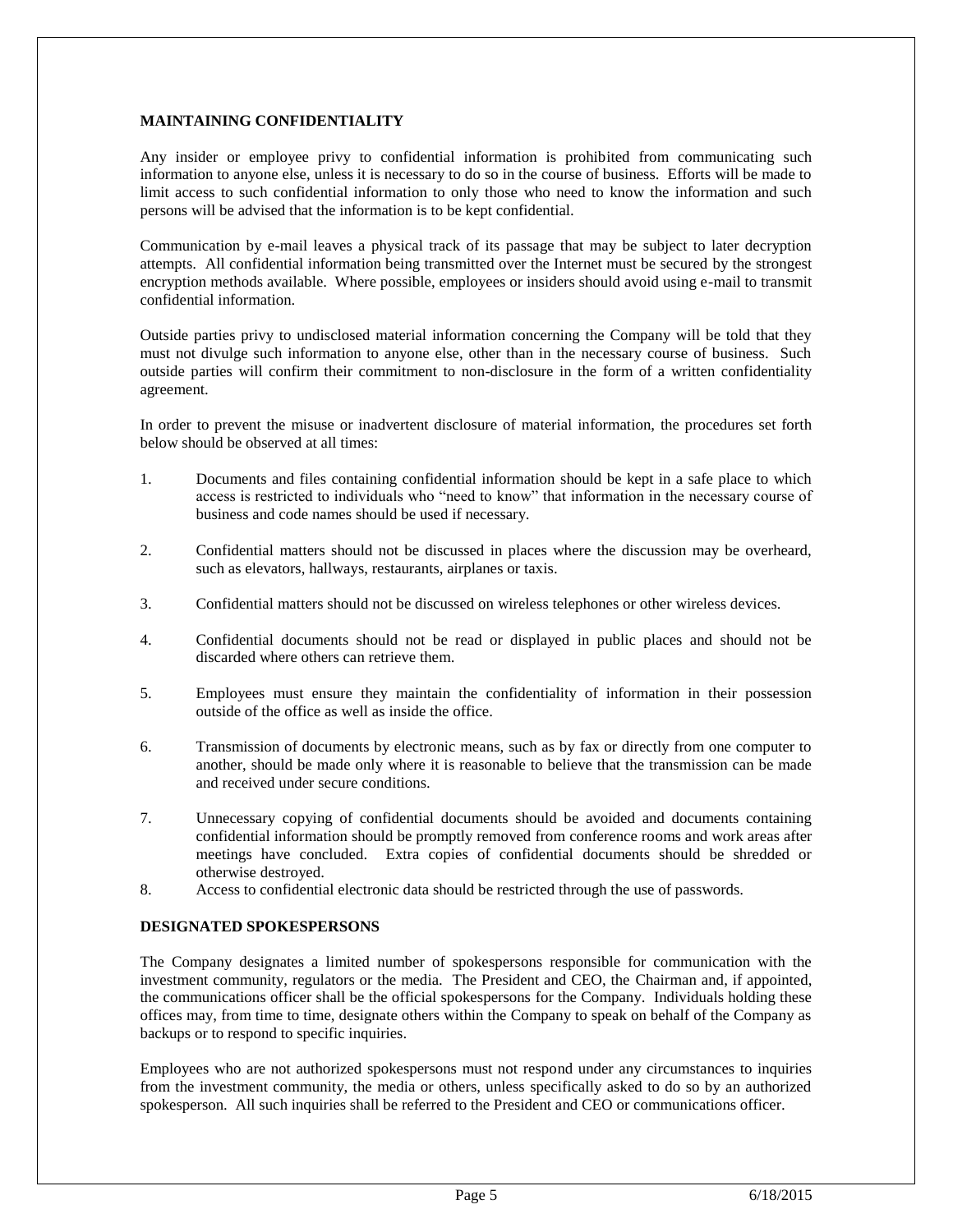#### **NEWS RELEASES**

Once the Committee determines that a development is material, it will authorize the issuance of a news release, unless the Committee determines that such developments must remain confidential for the time being, in which case appropriate confidential filings will be made and control of that inside information is instituted. Should a material statement inadvertently be made in a selective forum, the Company will immediately issue a news release in order to fully disclose that information.

**If the stock exchange(s) upon which shares of the Company are listed is open for trading at the time of a proposed announcement, prior notice of a news release announcing material information must be provided to the market surveillance department to enable a trading halt, if deemed necessary by the stock exchange(s). If a news release announcing material information is issued outside of trading hours, market surveillance must be notified before the market opens.**

Annual and interim financial results will be publicly released as soon as practicable following board approval or review.

News releases will be disseminated through an approved news wire service that provides simultaneous national and/or international distribution. News releases will be transmitted to all stock exchange members, relevant regulatory bodies, major business wires, national financial media and, at the option of the Company, the local media in areas where the Company has its headquarters or operations.

News releases will be posted on the Company's website immediately after release over the news wire. The news release page of the website shall include a notice that advises the reader that the information posted was accurate at the time of posting, but may be superseded by subsequent news releases.

Where technical information (such as exploration results) is being disseminated through a news release, the news release will be reviewed by an appropriate expert to ensure the news release contains accurate information and does not omit any material information. Technical information will be disseminated by the Company in accordance with securities regulations including National Instrument 43-101 Standards for Disclosure of Mineral Projects.

## **CONFERENCE CALLS**

Conference calls may be held for quarterly earnings and major corporate developments, whereby discussion of key aspects is accessible simultaneously to all interested parties, some as participants by telephone and others in a listen-only mode by telephone or via a web-cast over the internet. The call will be preceded by a news release containing all relevant material information. At the beginning of the call, a Company spokesperson will provide appropriate cautionary language with respect to any forward-looking information and direct participants to publicly available documents containing the assumptions, sensitivities and a full discussion of the risks and uncertainties.

The Company will provide advance notice of the conference call and web-cast by issuing a news release announcing the date and time and providing information on how interested parties may access the call and web-cast. In addition, the Company may send invitations to analysts, institutional investors, the media and others invited to participate. Any non-material supplemental information provided to participants will also be posted to the Website for others to view. A tape recording of the conference call and/or an archived audio web-cast on the Internet will be made available following the call for a minimum of 30 days, for anyone interested in listening to a replay.

The Committee will hold a debriefing meeting immediately after the conference call and if such debriefing uncovers selective disclosure of previously undisclosed material information, the Company will immediately disclose such information broadly via news release.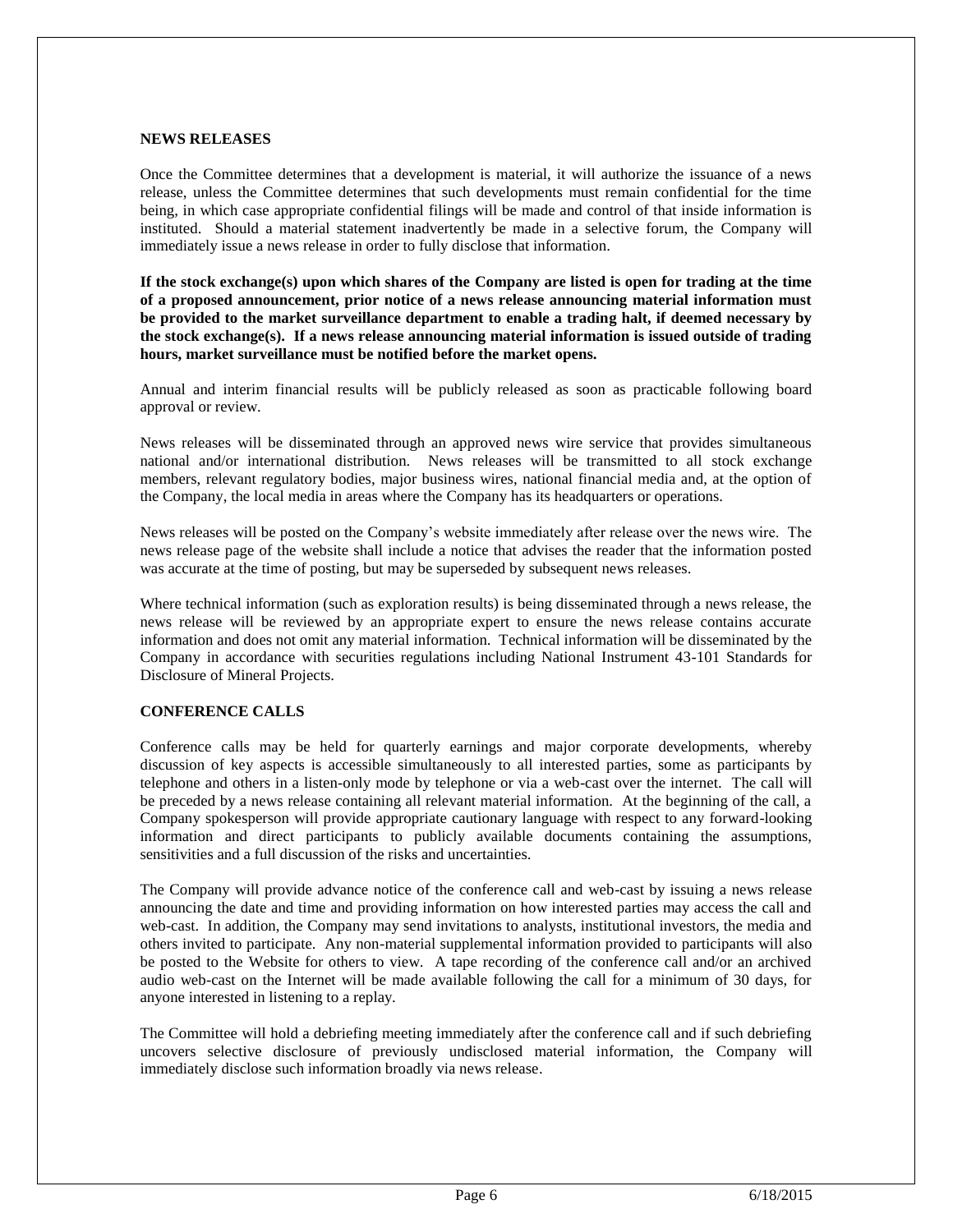#### **RUMOURS**

The Company generally does not comment, affirmatively or negatively, on rumours. This also applies to rumours on the internet. The Company's spokespersons will respond consistently to those rumours, saying, "It is our policy not to comment on market rumours or speculation." Should the stock exchange request that the Company make a definitive statement in response to a market rumour that is causing significant volatility in the stock, the Committee will consider the matter and decide whether to make a policy exception.

#### **CONTACTS WITH ANALYSTS, INVESTORS AND THE MEDIA**

Disclosure in individual or group meetings does not constitute adequate disclosure of information that is considered material non-public information. If the Company intends to announce material information at an analyst or shareholder meeting or a press conference or conference call, the announcement must be preceded by a news release.

The Company recognizes that meetings with analysts and significant investors are an important element of the Company's investor relations program. The Company will meet with analysts and investors on an individual or small group basis as needed and will initiate contacts or respond to analyst and investor calls in a timely, consistent and accurate fashion in accordance with this disclosure policy.

The Company will provide only non-material information through individual and group meetings, in addition to regular publicly disclosed information, recognizing that an analyst or investor may construct this information into a mosaic that could result in material information. The Company cannot alter the materiality of information by breaking down the information into smaller, non-material components.

The Company may maintain a "frequently asked questions" section on its website and will provide the same sort of detailed, non-material information to individual investors or reporters that it has provided to analysts and institutional investors.

Spokespersons will keep notes of telephone conversations with analysts and investors and where practicable more than one Company representative will be present at all individual and group meetings. A debriefing will be held after such meetings and if such debriefing uncovers selective disclosure of previously undisclosed material information, the Company will immediately take steps to ensure that a full public announcement is made. Such steps will include contacting the market surveillance of the stock exchange on which the Company's shares are traded and requesting that trading be halted pending the issuance of a news release and pending such issuance of the news release notifying all parties who have knowledge of the information that such information is material and that it has not been generally disclosed.

### **REVIEWING ANALYST DRAFT REPORTS AND MODELS**

It is the Company's policy to review, upon request, analysts' draft research reports or models. The Company will review the report or model for the purpose of pointing out errors in fact based on publicly disclosed information. It is the Company's policy, when an analyst inquires with respect to his/her estimates, to question an analyst's assumptions if the estimate is significantly outside of the range of "Street" estimates and/or the Company's published earnings guidance. The Company will limit its comments in responding to such inquiries to non-material information. The Company will not confirm, or attempt to influence, an analyst's opinions or conclusions and will not express comfort with the analyst's model and earning estimates.

In order to avoid appearing to "endorse" an analyst's report or model, the Company will provide its comments orally or will attach a disclaimer to written comments to indicate the report was reviewed only for factual accuracy.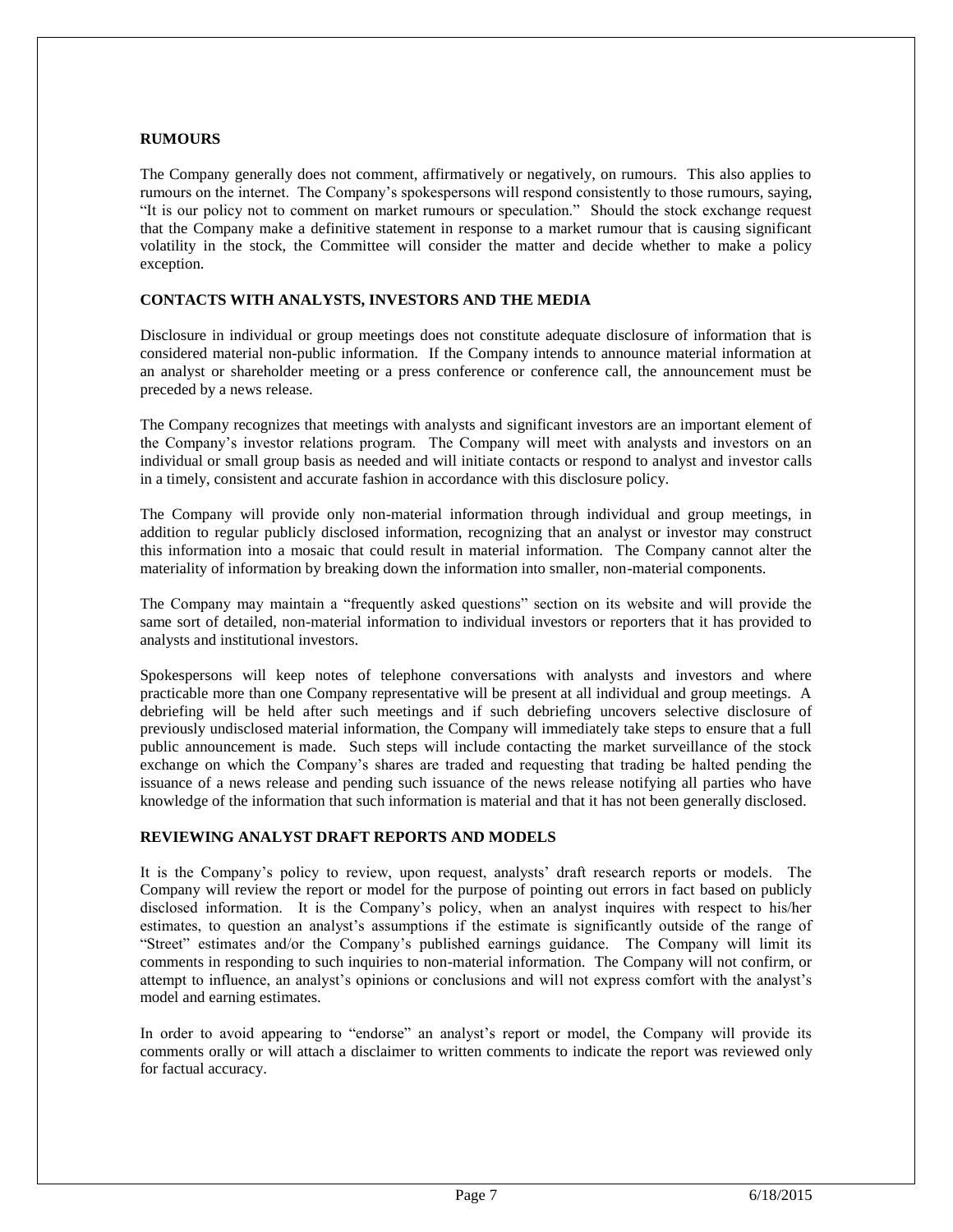## **DISTRIBUTING ANALYST REPORTS**

Analyst reports are proprietary products of the analyst's firm. Re-circulating a report by an analyst may be viewed as an endorsement by the Company of the report. For these reasons, the Company will not provide analyst reports through any means to persons outside of the Company including posting such information on its website. The Company may post on its website a complete list, regardless of the recommendation, of all the investment firms and analysts who provide research coverage on the Corporation. If provided, such list will not include links to the analysts' or any other third party Website or publications.

# **FORWARD-LOOKING INFORMATION**

Generally, the Company should not disclose forward looking information ("FLI") unless required by law to do so, or unless the Company believes such disclosure will enhance a reasonable investor's investment decision, whether positively or negatively.

Should the Company determine it has a reasonable basis and elects to disclose forward-looking information in continuous disclosure documents, speeches, conference calls, etc., the following guidelines will be observed.

- 1. FLI, if deemed material, will be broadly disseminated via news release, in accordance with this disclosure policy.
- 2. The FLI will be clearly identified as forward looking.
- 3. The Company will identify all material assumptions and factors used in the preparation of the FLI.
- 4. The FLI will be accompanied by a reasonable, meaningful cautionary statement that identifies, in very specific terms, the risks, uncertainties and material factors that may cause the actual results to differ materially from those projected in the statement.
- 5. The FLI will be accompanied by a statement that disclaims the Company's intention or obligation to update or revise the FLI, whether as a result of new information, future events or otherwise. Notwithstanding this disclaimer, should subsequent events prove past statements about current trends to be materially off target, the Company may choose to issue a news release explaining the reasons for the difference. In this case, the Company will update its guidance on the anticipated impact on revenue and earnings (or other key metrics).
- 6. Any oral FLI (such as those made in conference calls, analyst interviews or "road shows") must be accompanied by a statement:
	- (a) that the statement is "forward-looking;"
	- (b) that actual results may differ materially from those projected in the forward looking statement; and
	- (c) that additional information concerning factors that could cause actual results to differ from those projected is contained in an identified, readily available written document (for example, one of the Company's periodic reports).

# **MANAGING EXPECTATIONS**

The Company will try to ensure, through its regular public dissemination of quantitative and qualitative information that analysts' estimates are in line with the Company's own expectations. The Company will not confirm, or attempt to influence, an analyst's opinions or conclusions and will not express comfort with analysts' models and earnings estimates.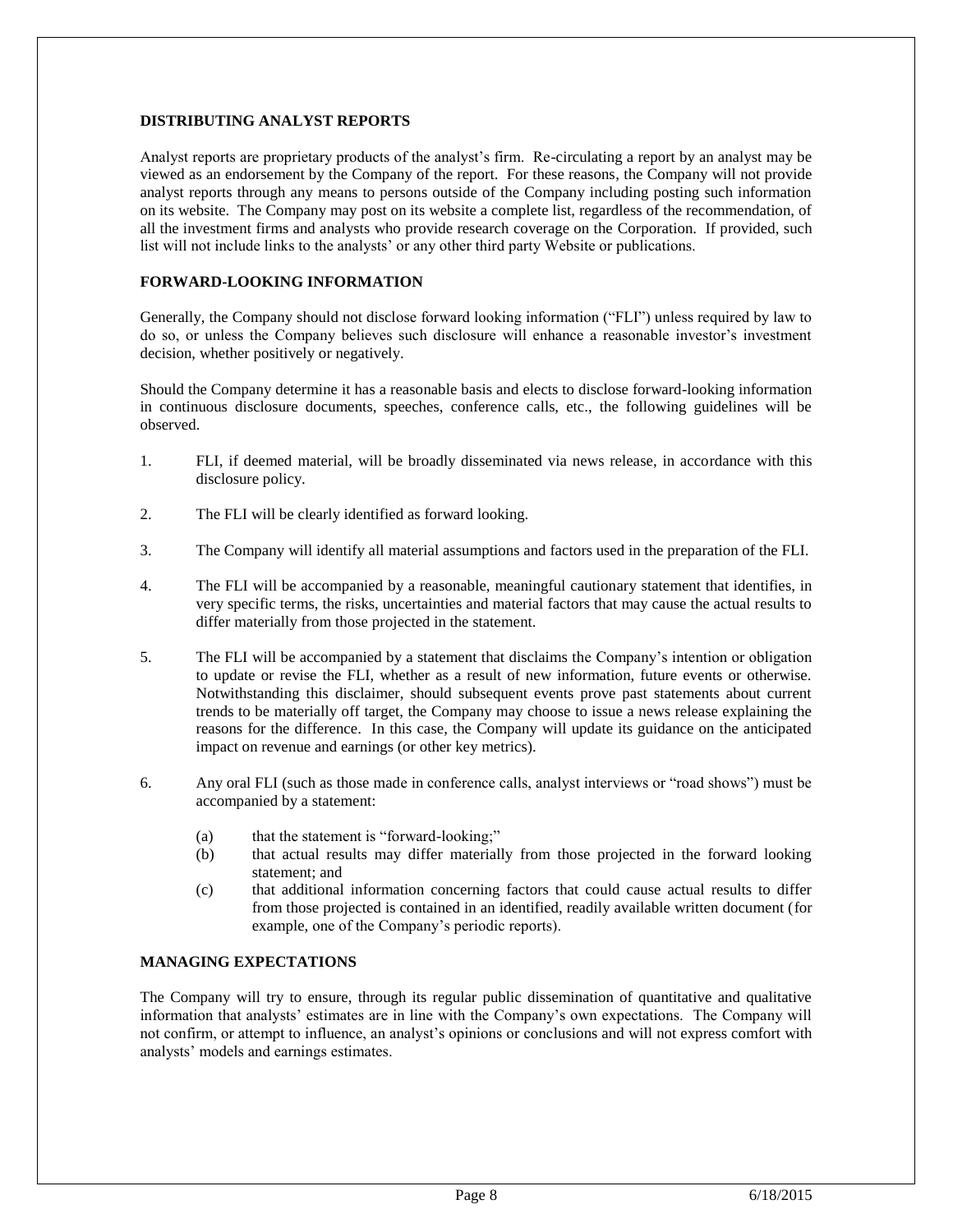If the Company has determined that it will be reporting results materially below or above publicly held expectations, it will disclose this information in a news release in order to enable discussion 'without risk of selective disclosure'.

# **QUIET PERIODS**

In order to avoid the potential for selective disclosure or even the perception or appearance of selective disclosure, the Company may observe a quarterly quiet period, during which the Company will not initiate or participate in any meetings or telephone contacts with analysts and investors and no earnings guidance will be provided to anyone, other than responding to unsolicited inquiries concerning factual matters. The quiet period should commence on the first day of the month following the end of a quarter and end with the issuance of a news release disclosing quarterly results.

#### **DISCLOSURE RECORD**

The CFO will maintain a five year file containing all public information about the Company, including continuous disclosure documents, news releases, analysts' reports, transcripts or tape recordings of conference calls, debriefing notes, notes from meetings and telephone conversations with analysts and investors, and newspaper articles.

### **RESPONSIBILITY FOR ELECTRONIC COMMUNICATIONS (INCLUDING THE COMPANY'S WEBSITE)**

This disclosure policy also applies to electronic communications. Accordingly, officers and personnel responsible for written and oral public disclosures shall also be responsible for electronic communications. The CEO (or delegate) is ultimately responsible for updating the investor relations section of the Corporation's website and is responsible for monitoring all Company information placed on the website to ensure it is accurate, complete, up-to-date and in compliance with relevant securities laws.

Investor relations material shall be contained within a separate section of the Company's website and shall include a notice that advises the reader that the information posted was accurate at the time of posting, but may be superseded by subsequent disclosures. All data posted to the website, including text and audiovisual material, shall show the date such material was issued. Any material changes in information must be updated immediately. The CEO (or delegate) will maintain a log indicating the date that material information is posted and/or removed from the investor relations website. The minimum retention period for material corporate information on the website shall be two years.

Disclosure on the Company's website alone does not constitute adequate disclosure of information that is considered material, non-public information. Any disclosures of material information on its website will be preceded by the issuance of a news release.

The CEO (or delegate) shall also be responsible for responses to electronic inquiries. Only public information or information which could otherwise be disclosed in accordance with this disclosure policy shall be utilized in responding to electronic inquires.

In order to ensure that no material undisclosed information is inadvertently disclosed, employees and insiders are prohibited from participating in Internet chat rooms or newsgroup discussions on matters pertaining to the Company's activities or its securities. Insiders or employees who encounter a discussion pertaining to the Company should advise the President and CEO immediately, so the discussion may be monitored.

## **LIABILITY TO INVESTORS IN THE SECONDARY MARKET**

**Newly enacted legislation now gives investors in the secondary market the right to sue any public company and key related people for making public misrepresentations about the company or for failing to make timely disclosure as required by law.**